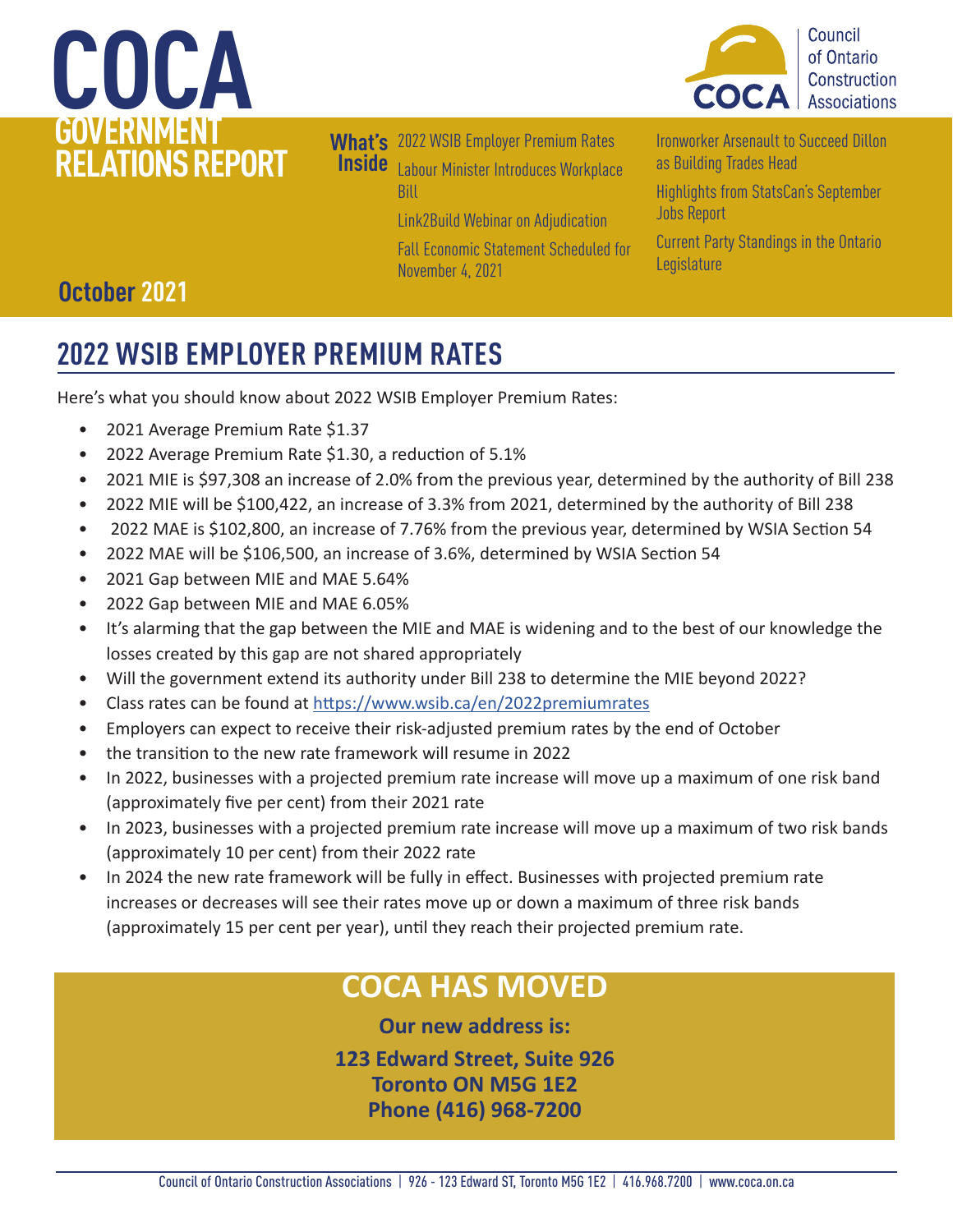# <span id="page-1-0"></span>**COCA GOVERNMENT RELATIONS REPORT** *October 2021*



## **LABOUR MINISTER INTRODUCES WORKPLACE BILL**

On October 25, 2021 Ontario's Minister of Labour Training and Skills Development, Monte McNaughton, introduced Bill 27, Working for Workers Act, 2021. The government claims in a release that, if passed, the Bill will make Ontario the best place for people to work, live and raise a family.

An omnibus Bill, the Work for Workers Act is being presented as a worker friendly piece of legislation to win favour in the Labour community. It amends the following statutes:

- Employment Protection for Foreign Nationals Act, 2009
- Employment Standards Act, 2000
- Fair Access to Regulated Professions and Compulsory Trades Act, 2006
- Ministry of Agriculture, Food and Rural Affairs Act
- Occupational Health and Safety Act
- Workplace Safety and Insurance Act, 1997

The government's own news release provides the following summary of the provisions contained in the legislation:

- "Today, the government will introduce the Working for Workers Act, 2021 that would, if passed:
- Require employers with 25 or more employees to have a written policy about employees disconnecting from their job at the end of the workday to help employees spend more time with their families.
- Ban the use of non-compete agreements that prevent people from exploring other work opportunities in order to make it easier for workers to advance in their careers.
- Help remove barriers, such as Canadian experience requirements, for internationally trained individuals to get licenced in a

regulated profession and get access to jobs that match their qualifications and skills.

- Require recruiters and temporary help agencies to have a licence to operate in the province to help protect vulnerable employees from being exploited.
- Require business owners to allow delivery workers to use a company's washroom if they are delivering or picking up items. This supports the delivery drivers, couriers and truck drivers who have kept our essential supplies and economy going throughout the pandemic.
- Allow surpluses in the Workplace Safety and Insurance Board's Insurance Fund to be distributed over certain levels to businesses, helping them cope with the impacts of COVID-19.
- Enable the Workplace Safety and Insurance Board to work with entities, like the Canada Revenue Agency, to streamline remittances for businesses, enabling a way to give them an efficient one-stop-shop for submitting premiums and payroll deductions.
- Allow the Ministry of Agriculture, Food and Rural Affairs to collect information related to the agri-food workforce to ensure the government can enhance the coordination of services such as vaccination and testing and respond to issues that may arise."

You will be aware from our previous writings that COCA has some concerns about the proposed WSIB surplus distribution model proposed in the Bill and plans to apply to participate in Committee hearings on the Bill when it gets to that stage of the legislative process.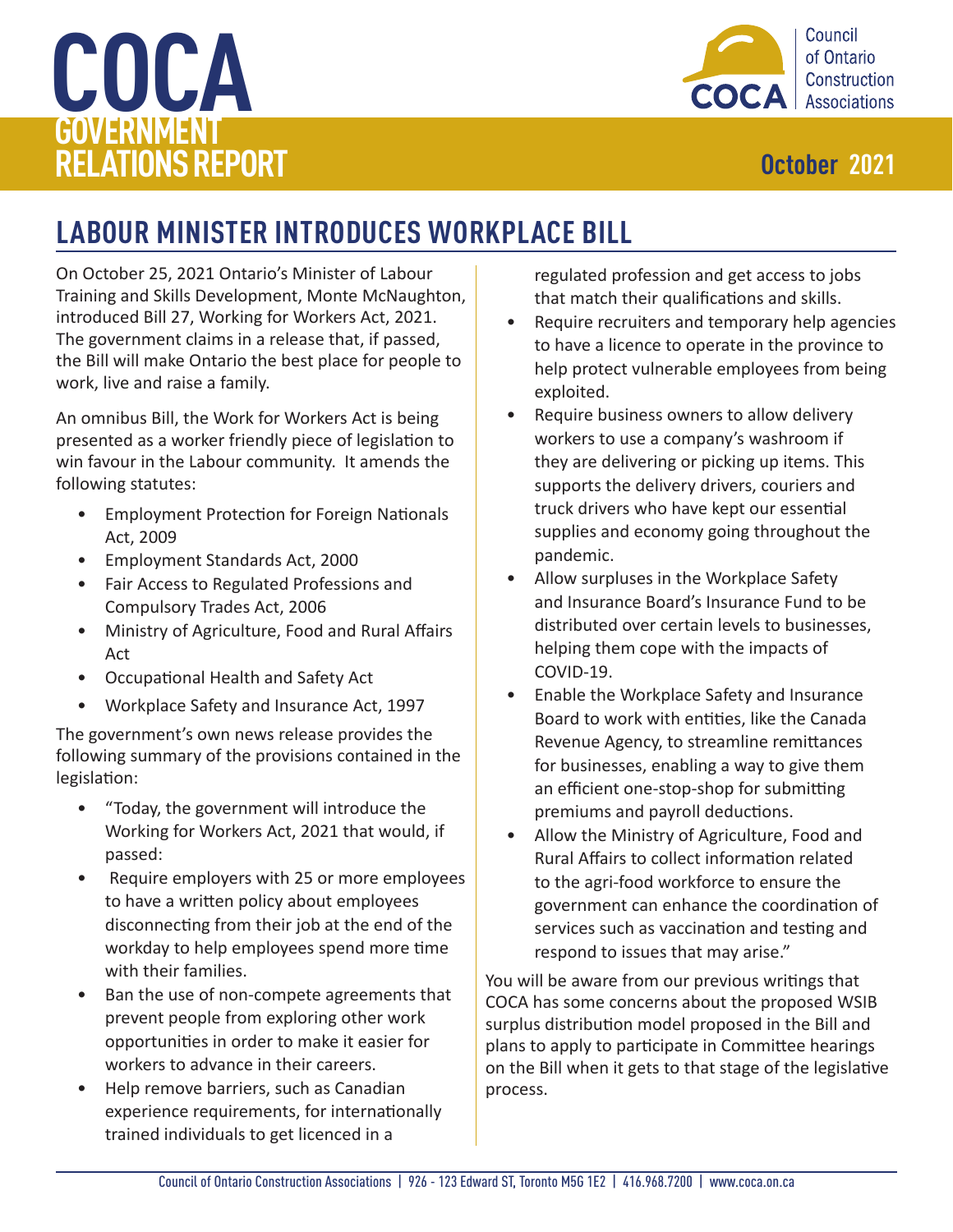<span id="page-2-0"></span>



## **LINK2BUILD WEBINAR ON ADJUDICATION**

Congratulations to Link2Build on a very informative webinar on adjudication. The session was moderated by GVCA Chair, COCA Vice Chair and construction lawyer with the Kitchener-based firm Madorin Snyder LLP, Ted Dreyer and featured construction lawyer Dan Leduc who is with the national form Norton Rose LLP and litigation lawyer and Project Manager with the Ontario Dispute Adjudication for Construction Contracts (ODACC) Elise Teitler. There were two features that made this webinar so different from all the others about prompt payment and adjudication:

- 1. The question and answer format with Ted posing the questions and Elise and Dan providing the in depth responses (questions were also fielded from participants through the "chat" function of the videoconference platform)
- 2. The participation of Elise from ODACC who walked participants through ODACC's system and gave a real feel of what an adjudication is like, how it works, what to expect, how to initiate the process, how an adjudicator can get selected, adjudicator fee negotiation, a framework of adjudication processes. It was very different from all the others that laid out all the various timelines and mechanics. This had a more real life feel to it.

There have only been about 100 adjudications in total initiated so far. This seems like such a small number given the groundswell of enthusiasm and support that led up to the passage of the new Construction Act. Clearly the industry needs more webinars like this one. Congrats to the Link2Build group!

## **FALL ECONOMIC STATEMENT SCHEDULED FOR NOVEMBER 4, 2021**

Finance Minister Peter Bethlenfalvy will deliver the government's Fall Economic Statement (FES) on the afternoon of November 4th. It's expected to review the government's successes in containing the spread of COVID-19 in the province and to highlight plans to combat the virus going forward and strategies for the province's economic recovery.

Media reports suggest that in the FES, the government may:

- Delay new property tax assessments that could see large increases in assessments until after the June 2022 election but before the next round of municipal elections
- Provide some form of relief for increasing gas prices
- Some indication about moving forward with the controversial highway 413
- Something to accelerate the development of and/or use of electric vehicles, in Ontario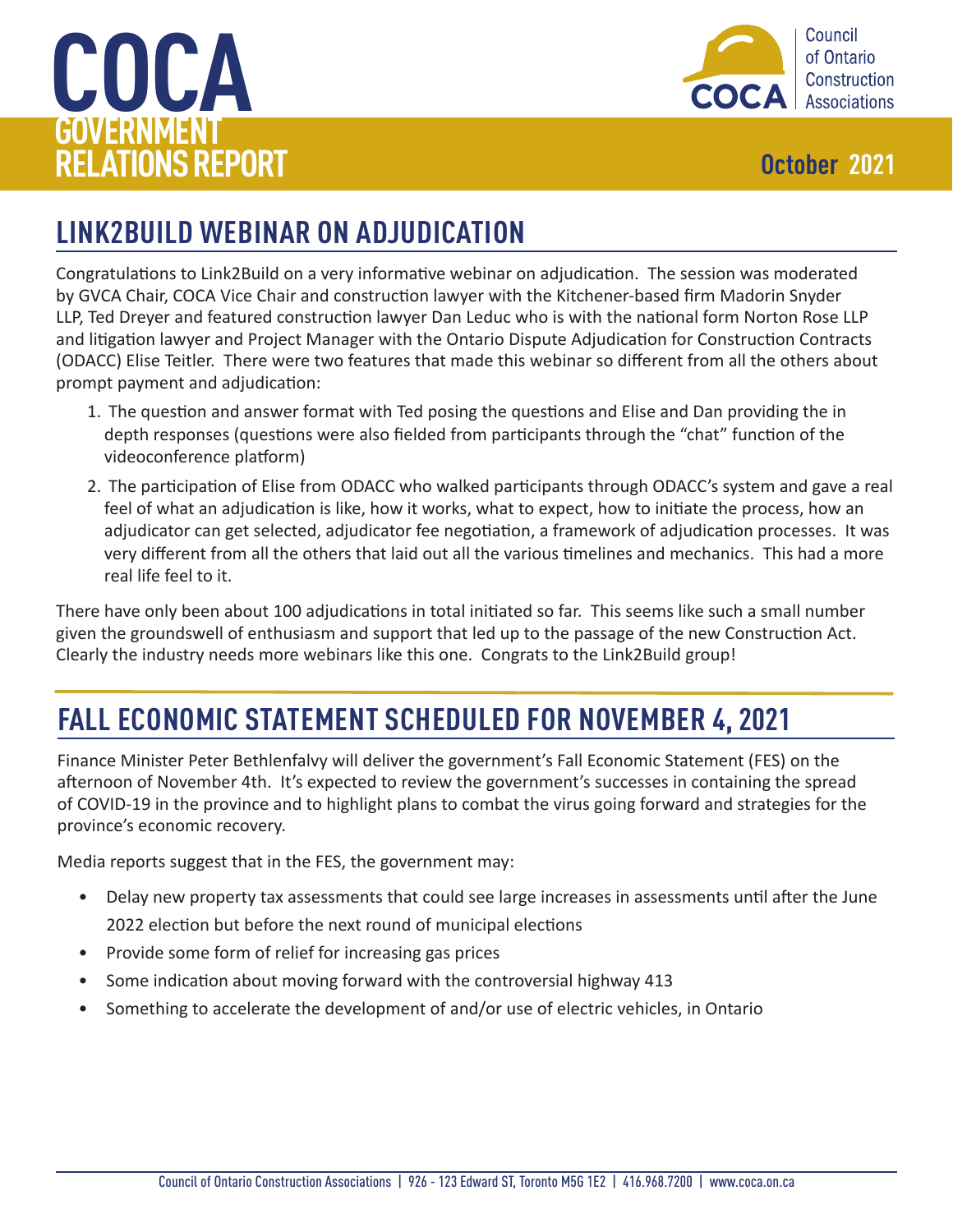<span id="page-3-0"></span>



## **IRONWORKER ARSENAULT TO SUCCEED DILLON AS BUILDING TRADES HEAD**

At its recent annual convention, delegates to the Provincial Building and Construction Trades Council of Ontario elected Ironworker union executive Marc Arsenault as their next Business Manager and Secretary Treasurer. Arsenault, who was uncontested in seeking the role, will take the reigns of the province's largest federation of construction trade unions on January 1, 2022. He succeeds the organization's long-serving and highly effective leader, Patrick Dillon. We have already met with Patrick and Marc to ensure a continuing respectful relationship between our two organizations into the future.

## **HIGHLIGHTS FROM STATSCAN'S SEPTEMBER JOBS REPORT**

Here are selected highlights from Statistics Canada's labour market report for September, 2021:

- Employment returned to its February 2020 level in September, increasing by 157,000 (+0.8%).
- The labour force participation rate was 65.5% in September, matching the rate observed in February 2020.
- The numbers of public- and privatesector employees were at or above February 2020 levels, while self-employment remained 8.4% (-241,000) below its prepandemic level.
- Employment in the services-producing sector surpassed its pre-COVID level in September, while employment in the goods-producing sector remained 3.2% (-128,000) below its February 2020 level.
- Total hours worked were up 1.1%, but were 1.5% below their pre-pandemic level.
- The number of people working from home was 4.1 million in September, down from 5.1 million in April 2020.
- Increases in employment were concentrated in full-time work, and among people in the core working age group of 25 to 54.
- Employment gains in the month were split

between the public-sector (+78,000; +1.9%) and the private-sector (+98,000; +0.8%).

- Employment increased in six provinces in September: Ontario, Quebec, Alberta, Manitoba, New Brunswick and Saskatchewan.
- The unemployment rate declined for the fourth consecutive month in September, falling 0.2 percentage points to 6.9%, the lowest rate since the onset of the pandemic.
- The number of people unemployed was little changed—the decline in the unemployment rate was driven instead by an increase (+139,000) in the number of Canadians participating in the labour market.
- The unemployment rate among 15- to 69-yearolds who belong to population groups designated as visible minorities was 7.8%, down 2.0 percentage points from August.

The full report can be accessed by clicking on the following link

### [https://www150.statcan.gc.ca/n1/daily](https://www150.statcan.gc.ca/n1/daily-quotidien/211008/dq211008a-eng.htm)[quotidien/211008/dq211008a-eng.htm](https://www150.statcan.gc.ca/n1/daily-quotidien/211008/dq211008a-eng.htm)

Employment in the construction industry in Ontario decreased slightly in September from the previous month's level, from 534,700 in August 2021 to 534,200 in September 2021.